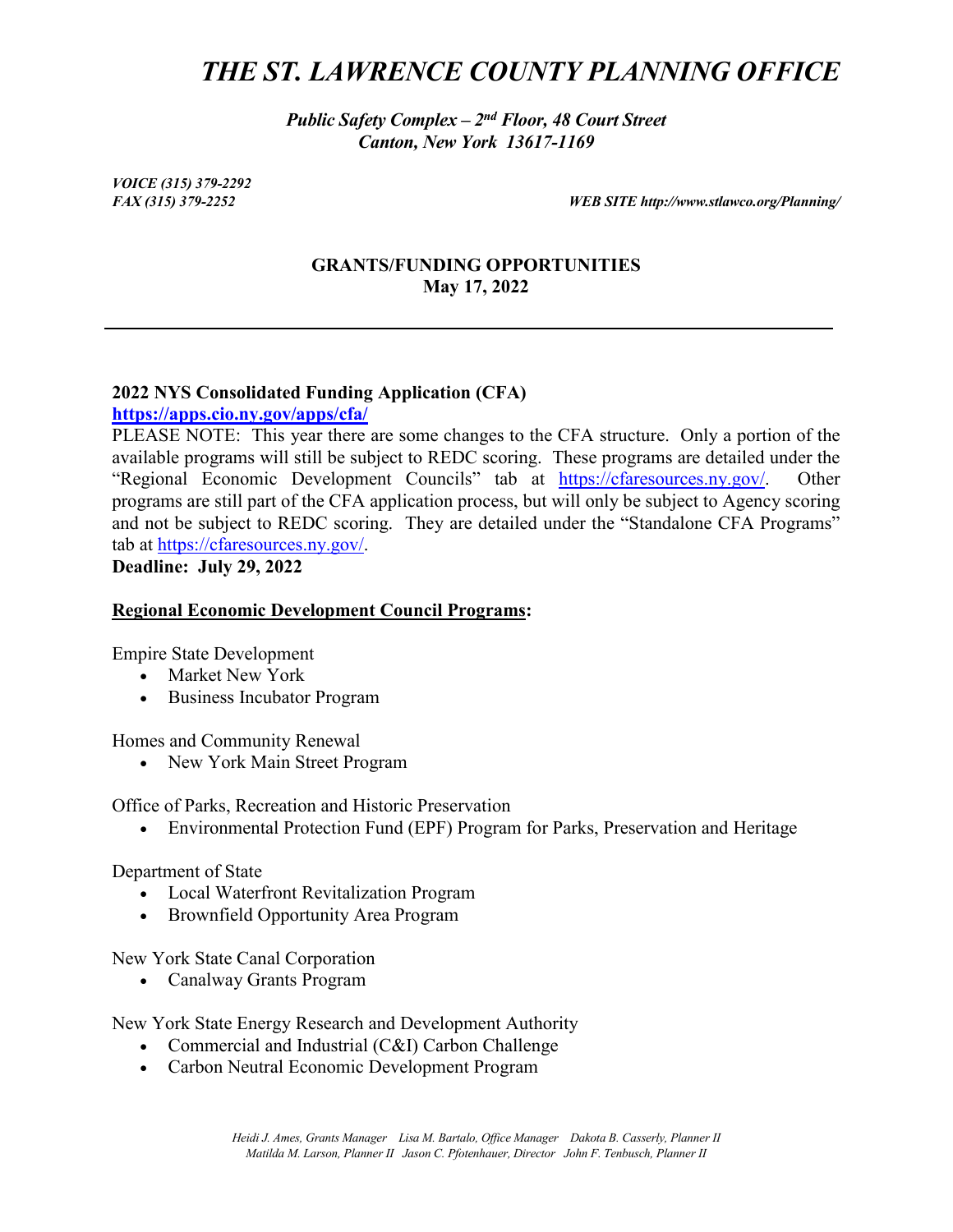New York State Department of Agriculture and Markets

• NYS Grown & Certified Infrastructure, Technology, R & D Program

Empire State Development - NOT SUBJECT TO JULY 29, 2022 DEADLINE

- ESD Grant Funds
- Excelsior Jobs Program

New York State Power Authority - NOT SUBJECT TO JULY 29, 2022 DEADLINE

• ReCharge NY Program

# **Standalone CFA Programs**

Empire State Development

- Strategic Planning & Feasibility Studies
- Federal Industrial Development Bond Cap Industrial Development Bond Cap Program

New York State Homes and Community Renewal (HCR)

• Community Development Block Grant

New York State Department of State

- Office of Planning Development, and Community Infrastructure (OPDCI) Environmental Protection Fund Smart Growth Community Planning and Zoning Grant
- Local Government Efficiency Program

New York State Energy Research and Development Authority (NYSERDA) Energy Efficiency Programs:

- FlexTech
- NYSERDA New Construction Commercial

New York State Department of Environmental Conservation (DEC)

- Climate Smart Communities (CSC) Grants
- Water Quality Improvement Project (WQIP) Program
- Non-Agricultural Nonpoint Source Planning and MS4 Mapping Grant

New York State Environmental Facilities Corporation (EFC)

- Wastewater Infrastructure Engineering Planning Grant Program (EPG)
- Green Innovation Grant Program (GIGP)

#### **The Nature Conservancy (TNC) - TECHNICAL ASSISTANCE OPPORTUNITY New York Flood Adaptation Grant Writing Capacity Program <https://tnc.app.box.com/s/kyfox1tk5sfziklfi8qxujatj1abbc5d>**

The Nature Conservancy designed this program after recognizing that capacity issues related to grant writing and administration present significant barriers for small communities. Participants will receive support with grant preparation and writing. This support may include, but is not limited to project planning and prioritization, community engagement, budget preparation, costbenefit analysis, writing and narrative development, and mapping. This program does not provide monetary funding to the selected communities. Rather, selected community will be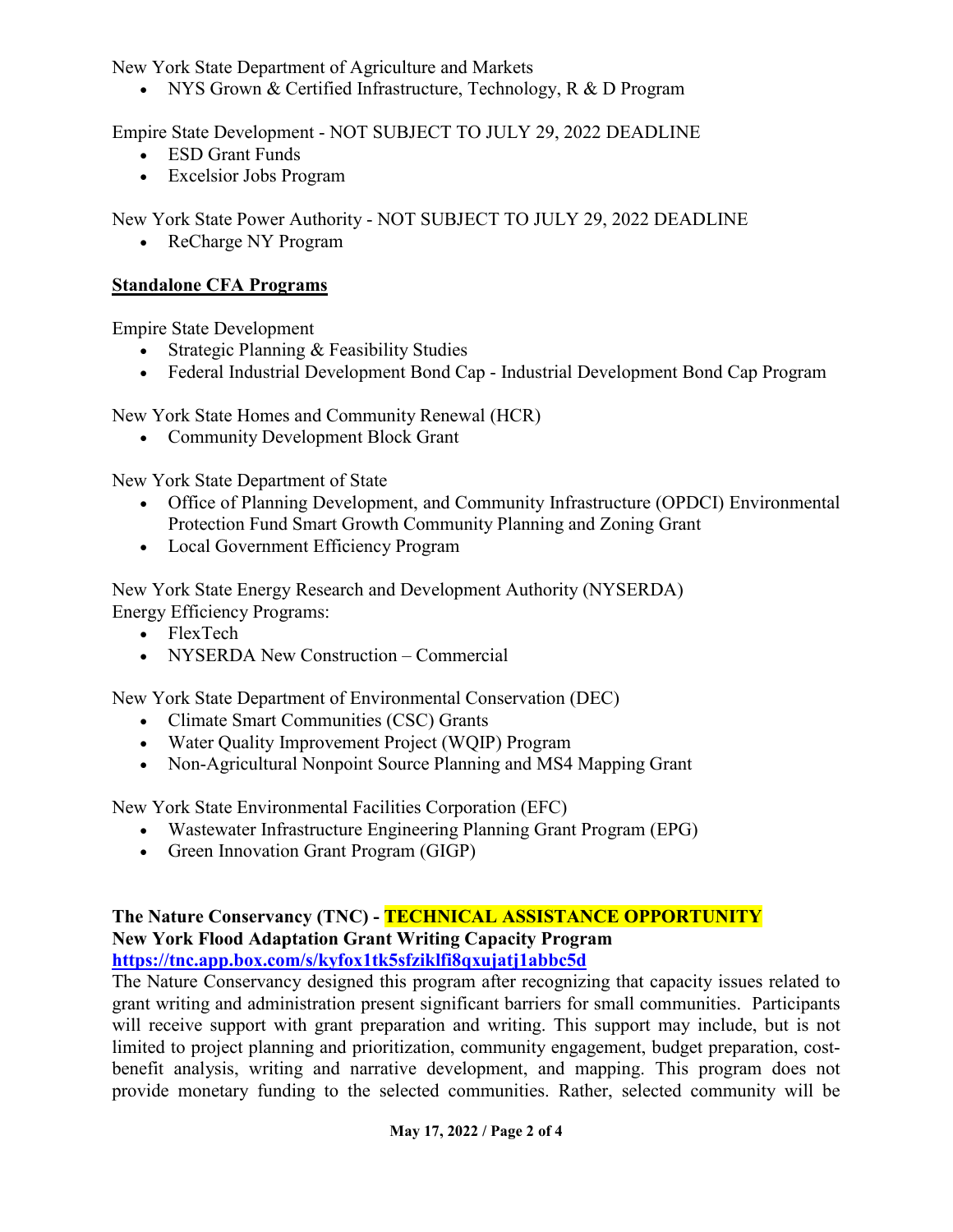provided with grant writing capacity from the consulting team that is either identified by TNC or that the community identifies. Categories: Planning: including community engagement, visioning, comprehensive planning and prioritization, zoning and building code; Design: including conceptual design, engineering, cost-benefit analysis; and Implementation: including permitting, construction, restoration, acquisition and transaction costs, stewardship activities. **Deadline: May 25, 2022** 

# **NYS Association for Reduction, Reuse and Recycling (NYSAR3) Green School Grant Program**

### **https://nysar3.org/page/green-school-grant-program-16.html**

NYSAR3 established a grant program for public and private K-12 schools for implementation or expansion of waste reduction, reuse, and recycling, and composting programs. All public and private, K-12, schools in New York State are eligible to apply for funding. The maximum per award is \$1,000. The goal of this grant program is to provide funds to develop new programs or support existing programs related to the 3 R's (reduce, reuse, and recycle) and composting. There is a limited pool of available funds and not all projects may be awarded, and awarded projects may not receive the full funds requested.

**Deadline: June 5, 2022**

**U.S. Department of Justice** 

**Community Oriented Policing Services (COPS) https://cops.usdoj.gov/grants School Violence Prevention Program – Deadline June 14, 2022 COPS Hiring Program – Deadline June 9, 2022 Technology and Equipment Program – Deadline June 21, 2022** 

**U.S. DOJ Bureau of Justice Assistance** 

**BJA FY22 Preventing School Violence: BJA's STOP School Violence Program https://bja.ojp.gov/funding/opportunities/o-bja-2022-171118 Deadline June 14, 2022** 

**U.S. DOJ Bureau of Justice Assistance** 

**Community Based Violence Intervention and Prevention Initiative <https://bja.ojp.gov/funding/opportunities/o-bja-2022-171282>**

**Deadline: June 16, 2022** 

**U.S. Department of Justice Office for Victims of Crime (OVC)**

**FY 2022 Emergency and Transitional Pet Shelter and Housing Assistance Grant Program <https://ovc.ojp.gov/funding/opportunities/o-ovc-2022-171309>**

This program will provide funding for shelter and transitional housing and other assistance to victims of domestic violence, dating violence, sexual assault, or stalking and their companion animals. Applicants are invited to apply under two categories. OVC anticipates making up to 5 Category 1 (large awards) of up to \$400,000 each and 10 Category 2 (mini awards) of up to \$100,000 each. Awards will be for a 36-month period of performance, to begin on October 1, 2022. Mini awards are designed for shelters and other transitional housing services for victims of